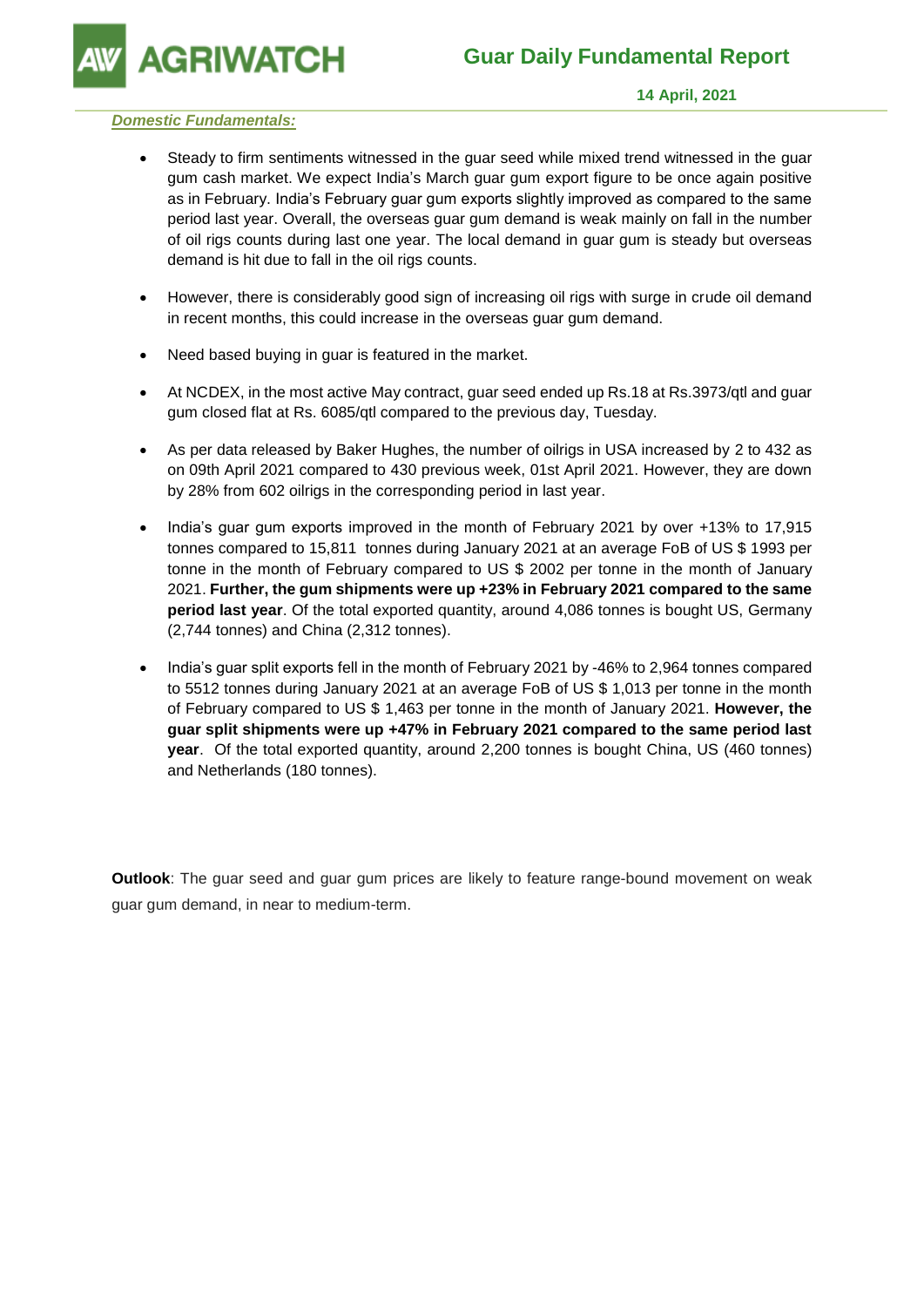**AGRIWATCH** 

 **14 April, 2021** 

| Guar Seed       |    |               |           |      |       |        |                |       |              |
|-----------------|----|---------------|-----------|------|-------|--------|----------------|-------|--------------|
| <b>Contract</b> |    | $+/-$ \$ Open | High      | Low  | Close | Volume | Vol.<br>Change | Ol    | Οl<br>Change |
| Apr-21          | 32 | 3877          | 3916 3870 |      | 3909  |        | 8235 -16,710   | 3725  | -29510       |
| $May-21$        | 18 | 3965          | 3985      | 3936 | 3973  | 15575  | $-4.365$       | 50795 | 21455        |

| <b>Guar Gum</b> |       |      |      |      |       |        |                |       |              |
|-----------------|-------|------|------|------|-------|--------|----------------|-------|--------------|
| <b>Contract</b> | +/-\$ | Open | High | Low  | Close | Volume | Vol.<br>Change | Οl    | Ől<br>Change |
| Apr-21          | -11   | 5950 | 6010 | 5920 | 5941  | 4010   | $-10050$       | 850   | -17385       |
| $May-21$        |       | 6090 | 6140 | 6045 | 6085  | 7190   | $-5340$        | 50660 | 14770        |

| <b>Guar Seed Stock Position &amp; EDD:</b> |              |                   |                 |            |  |  |  |
|--------------------------------------------|--------------|-------------------|-----------------|------------|--|--|--|
|                                            | <b>Demat</b> | <b>In-Process</b> | Total           | <b>EDD</b> |  |  |  |
| <b>Stocks</b>                              | 12-Apr-21    | 12-Apr-21         | $12-Apr-$<br>21 | 07-Apr-21  |  |  |  |
| <b>Bikaner</b>                             | 27665        | 111               | 27776           | 8089       |  |  |  |
| <b>Deesa</b>                               | 0            | 0                 | $\Omega$        | $\Omega$   |  |  |  |
| Sri Ganganagar                             | 3401         | 0                 | 3401            | 1576       |  |  |  |
| Jodhpur                                    | 1223         | $\Omega$          | 1223            | $\Omega$   |  |  |  |
| <b>Nokha</b>                               |              | 0                 | 0               | 366        |  |  |  |

| <b>Guar Gum Stock Position &amp; EDD:</b> |              |                   |                 |            |  |  |  |
|-------------------------------------------|--------------|-------------------|-----------------|------------|--|--|--|
|                                           | <b>Demat</b> | <b>In-Process</b> | Total           | <b>EDD</b> |  |  |  |
| <b>Stocks</b>                             | 12-Apr-21    | 12-Apr-21         | $12-Apr-$<br>21 | 07-Apr-21  |  |  |  |
| <b>Deesa</b>                              | 0            | 0                 | 0               | 0          |  |  |  |
| <b>Bikaner</b>                            | 2291         | 223               | 2514            | 2057       |  |  |  |
| Jodhpur                                   | 10834        | 0                 | 10834           | 2966       |  |  |  |
| <b>Nokha</b>                              | 3891         | 80                | 3971            | 1384       |  |  |  |
| Sri Ganganagar                            | 1942         | 0                 | 1942            | 2821       |  |  |  |

| <b>Churi and Korma Prices:</b> | 13-Apr-21      |            |
|--------------------------------|----------------|------------|
| <b>Commodity</b>               | <b>Center</b>  | Rs./75 kg. |
| Churi                          | Jodhpur        | <b>NR</b>  |
| Korma                          | Jodhpur        | <b>NR</b>  |
| Churi                          | Sri Ganganagar | <b>NR</b>  |
| Korma                          | Sri Ganganagar | <b>NR</b>  |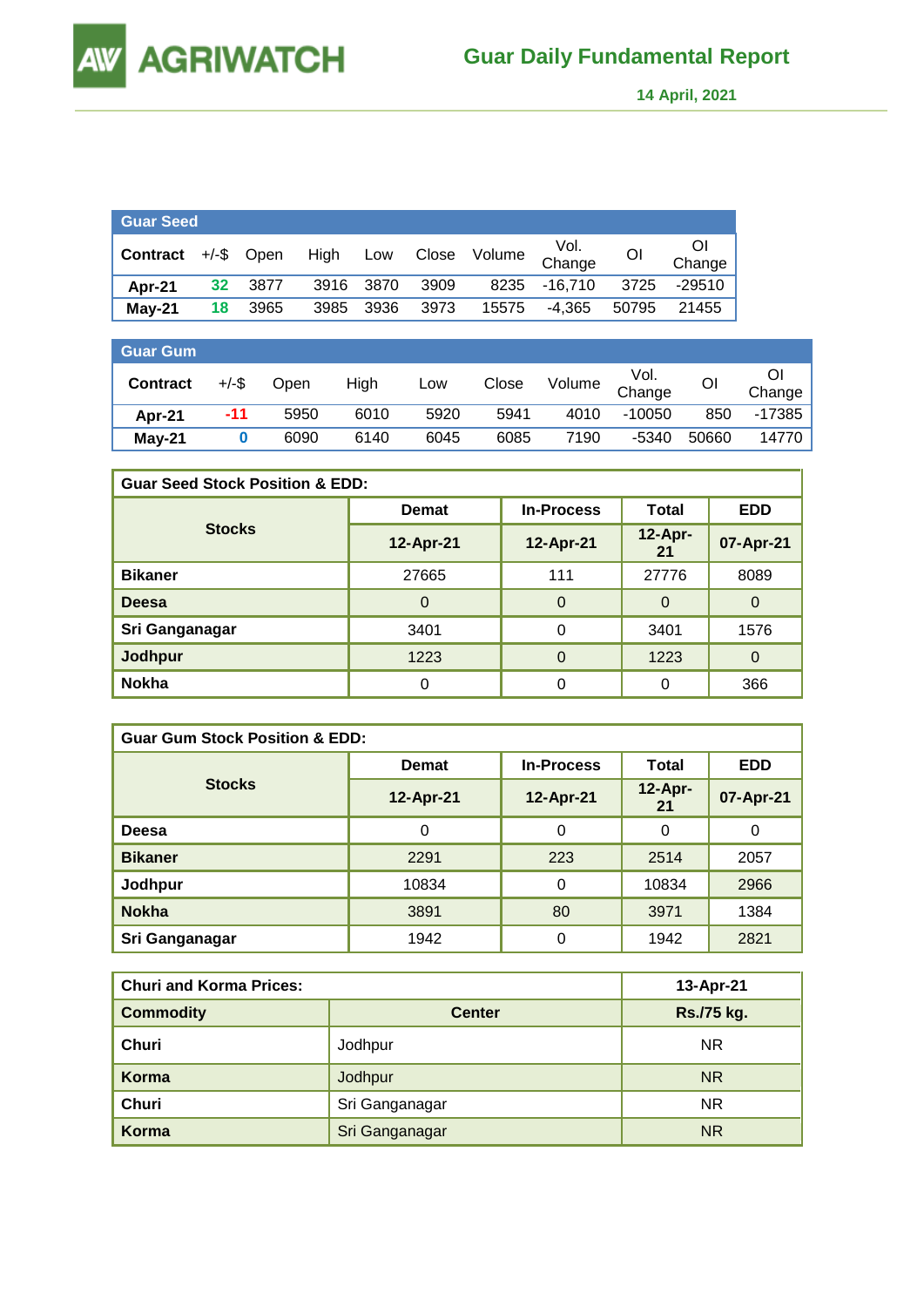

 **14 April, 2021** 

| <b>Guar Export Prices:</b>            |                   | 13-Apr-21     | 13-Apr-21     |
|---------------------------------------|-------------------|---------------|---------------|
|                                       | Variety           | Value (Rs/Kg) | Value (\$/MT) |
| <b>Guargum/Split (Mundra</b><br>Port) |                   | <b>NR</b>     | <b>NR</b>     |
|                                       | 200 Mesh 5000 CPS | <b>NR</b>     | <b>NR</b>     |
| <b>Guargum Powder</b>                 | 200 Mesh 3500 CPS | <b>NR</b>     | <b>NR</b>     |
|                                       | Meal $40%$        | <b>NR</b>     | <b>NR</b>     |
| <b>Guargum Meal</b>                   | Meal $50%$        | <b>NR</b>     | <b>NR</b>     |

| <b>Guar Seed Prices at Key Spot Markets:</b> |                 |                           |                        |                |                |  |  |  |
|----------------------------------------------|-----------------|---------------------------|------------------------|----------------|----------------|--|--|--|
| <b>Commodity</b>                             | <b>District</b> |                           | <b>Prices (Rs/Qtl)</b> |                |                |  |  |  |
| <b>Guar Seed</b>                             |                 | <b>Centre</b>             | 13-Apr-21              | 12-Apr-21      | <b>Change</b>  |  |  |  |
|                                              |                 | Jodhpur (Loose)           | 3700                   | 3700           | <b>Unch</b>    |  |  |  |
|                                              | Jodhpur         | Jodhpur(Delivery)         | 3885                   | 3885           | <b>Unch</b>    |  |  |  |
|                                              |                 | Sri-Ganganagar(Loose)     | 3700                   | 3600           | 100            |  |  |  |
|                                              |                 | Sri-Ganganagar (Delivery) | 3850                   | 3750           | 100            |  |  |  |
|                                              | Sri-Ganganagar  | Rawla (Loose)             | <b>NR</b>              | <b>NR</b>      |                |  |  |  |
|                                              |                 | Gharsana (Loose)          | <b>NA</b>              | <b>NA</b>      | $\blacksquare$ |  |  |  |
|                                              |                 | Raisinghnagar (Loose)     | <b>NA</b>              | <b>NA</b>      |                |  |  |  |
|                                              |                 | Bikaner (Loose)           | 3750                   | 3750           | <b>Unch</b>    |  |  |  |
|                                              | <b>Bikaner</b>  | Bikaner (Delivery)        | 3938                   | 3938           | <b>Unch</b>    |  |  |  |
|                                              |                 | Nokha(Loose)              | 3825                   | 3825           | <b>Unch</b>    |  |  |  |
| Rajasthan                                    |                 | Nokha (Delivery)          | 4016                   | 4016           | <b>Unch</b>    |  |  |  |
|                                              |                 | Khajuwala (Loose)         | <b>NA</b>              | <b>NA</b>      |                |  |  |  |
|                                              |                 | Khajuwala (Delivery)      | <b>NA</b>              | <b>NA</b>      |                |  |  |  |
|                                              |                 | Lunkaransar (Loose)       | 3750                   | 3750           | <b>Unch</b>    |  |  |  |
|                                              |                 | Hanumangarh (Loose)       | 3725                   | 3710           | 15             |  |  |  |
|                                              |                 | Hanumangarh (Delivery)    | 3911                   | 3896           | 16             |  |  |  |
|                                              | Hanumangarh     | Nohar (Loose)             | <b>NR</b>              | <b>NR</b>      | $\blacksquare$ |  |  |  |
|                                              |                 | Pilibanga (Loose)         | <b>NA</b>              | <b>NA</b>      | $\blacksquare$ |  |  |  |
|                                              | <b>Nagaur</b>   | Nagaur (Loose)            | <b>NR</b>              | N <sub>R</sub> | $\blacksquare$ |  |  |  |
|                                              | <b>Churu</b>    | Churu (Delivery)          | <b>NA</b>              | <b>NA</b>      | $\blacksquare$ |  |  |  |
|                                              | <b>Alwar</b>    | Alwar (Loose)             | <b>NR</b>              | <b>NR</b>      |                |  |  |  |
|                                              | <b>Hisar</b>    | Adampur (Loose)           | 3725                   | 3800           | $-75$          |  |  |  |
|                                              |                 | Adampur (Delivery)        | 3911                   | 3990           | $-79$          |  |  |  |
| Haryana                                      |                 | Bhiwani (Delivery)        | 3925                   | 3870           | 55             |  |  |  |
|                                              | <b>Bhiwani</b>  | Siwani (Loose)            | 3900                   | 3925           | $-25$          |  |  |  |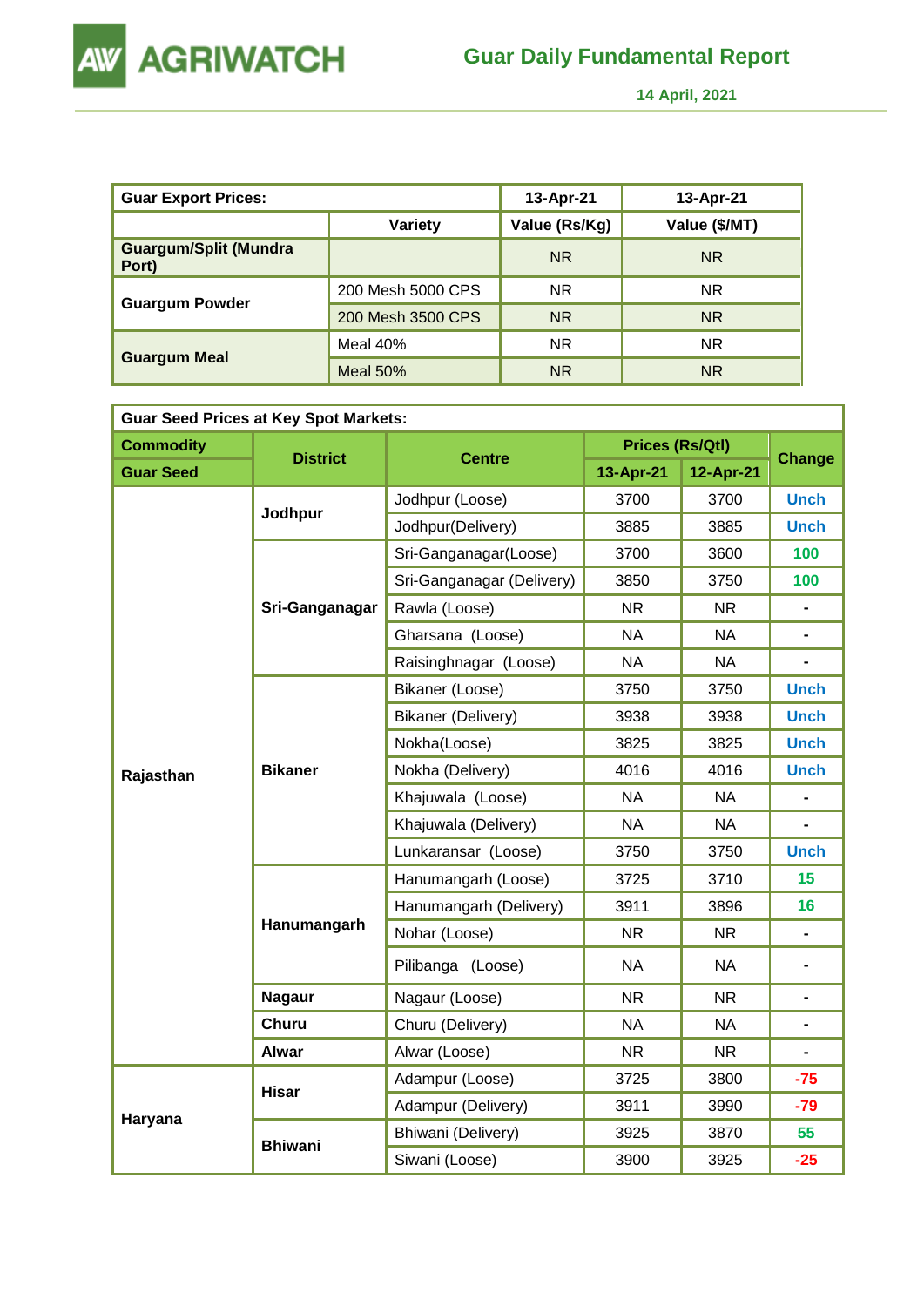

## **Guar Daily Fundamental Report**

|                       | 14 April, 2021     |                     |           |           |                |  |
|-----------------------|--------------------|---------------------|-----------|-----------|----------------|--|
|                       | <b>Sirsa</b>       | Sirsa (Loose)       | <b>NR</b> | 3750      | $\blacksquare$ |  |
|                       |                    | Dhabwali (Loose)    | <b>NA</b> | <b>NA</b> |                |  |
|                       |                    | Dhabwali (Delivery) | <b>NA</b> | <b>NA</b> |                |  |
|                       |                    | Ellanabad (Loose)   | NR.       | NR.       | ۰              |  |
|                       | <b>Fatehabad</b>   | Fatehabad (Loose)   | 3600      | 3600      | <b>Unch</b>    |  |
|                       | <b>Banaskantha</b> | Deesa (Loose)       | NA        | NA.       | ۰              |  |
|                       | Patan              | Patan (Loose)       | 4070      | 3630      | 440            |  |
| Gujarat               | Rajkot             | Rajkot (Loose)      | 3625      | 3650      | $-25$          |  |
|                       | Jamnagar           | Dhrol (Loose)       | <b>NA</b> | <b>NA</b> |                |  |
| <b>Madhya Pradesh</b> | <b>Gwalior</b>     | Dabra (Loose)       | <b>NR</b> | <b>NR</b> | $\blacksquare$ |  |
| <b>Guar Gum</b>       |                    |                     |           |           |                |  |
|                       | Jodhpur            | Jodhpur             | 6050      | 6175      | $-125$         |  |
| Rajasthan             | <b>Alwar</b>       | Alwar               | <b>NR</b> | <b>NR</b> | ۰              |  |
|                       | Hanumangarh        | Nohar               | <b>NR</b> | <b>NR</b> | $\blacksquare$ |  |
|                       | <b>Bhiwani</b>     | Bhiwani             | 6080      | 6060      | 20             |  |
|                       |                    | <b>Sirsa</b>        | <b>NR</b> | 6100      |                |  |
| Haryana               | <b>Sirsa</b>       | Dhabwali            | <b>NA</b> | <b>NA</b> | ۰              |  |
|                       |                    | Ellanabad           | <b>NR</b> | <b>NR</b> | $\blacksquare$ |  |
|                       | Fatehabad          | Fatehabad           | 6100      | 6100      | <b>Unch</b>    |  |

| <b>Guar Seed Arrivals in Key Centers</b> |                 |                |                            |           |                |  |  |
|------------------------------------------|-----------------|----------------|----------------------------|-----------|----------------|--|--|
| <b>Commodity</b>                         | <b>District</b> |                | <b>Arrivals (Quintals)</b> |           |                |  |  |
| <b>Guar Seed</b>                         |                 | <b>Centre</b>  | 13-Apr-21                  | 12-Apr-21 | <b>Change</b>  |  |  |
|                                          | Jodhpur         | Jodhpur        | <b>NA</b>                  | <b>NA</b> | ۰              |  |  |
|                                          |                 | Sri-Ganganagar | 200                        | 200       | <b>Unch</b>    |  |  |
|                                          |                 | Rawla          | <b>NR</b>                  | <b>NR</b> |                |  |  |
|                                          | Sri-Ganganagar  | Gharsana       | <b>NA</b>                  | <b>NA</b> | ۰              |  |  |
|                                          |                 | Raisinghnagar  | <b>NA</b>                  | NA        | ۰.             |  |  |
|                                          | <b>Bikaner</b>  | <b>Bikaner</b> | 200                        | 200       | <b>Unch</b>    |  |  |
|                                          |                 | Nokha          | 500                        | 450       | 50             |  |  |
| Rajasthan                                |                 | Khajuwala      | <b>NA</b>                  | <b>NA</b> | $\blacksquare$ |  |  |
|                                          |                 | Lunkaransar    | 200                        | 200       | <b>Unch</b>    |  |  |
|                                          |                 | Hanumangarh    | 70                         | 36        | 34             |  |  |
|                                          | Hanumangarh     | Nohar          | <b>NR</b>                  | <b>NR</b> |                |  |  |
|                                          |                 | Pilibanga      | <b>NA</b>                  | <b>NA</b> |                |  |  |
|                                          | <b>Nagaur</b>   | Nagaur         | <b>NR</b>                  | <b>NR</b> |                |  |  |
|                                          | <b>Churu</b>    | Churu          | <b>NA</b>                  | <b>NA</b> | ۰              |  |  |
|                                          | <b>Alwar</b>    | Alwar          | <b>NR</b>                  | <b>NR</b> | $\blacksquare$ |  |  |
| Haryana                                  | <b>Hisar</b>    | Adampur        | 300                        | 300       | <b>Unch</b>    |  |  |